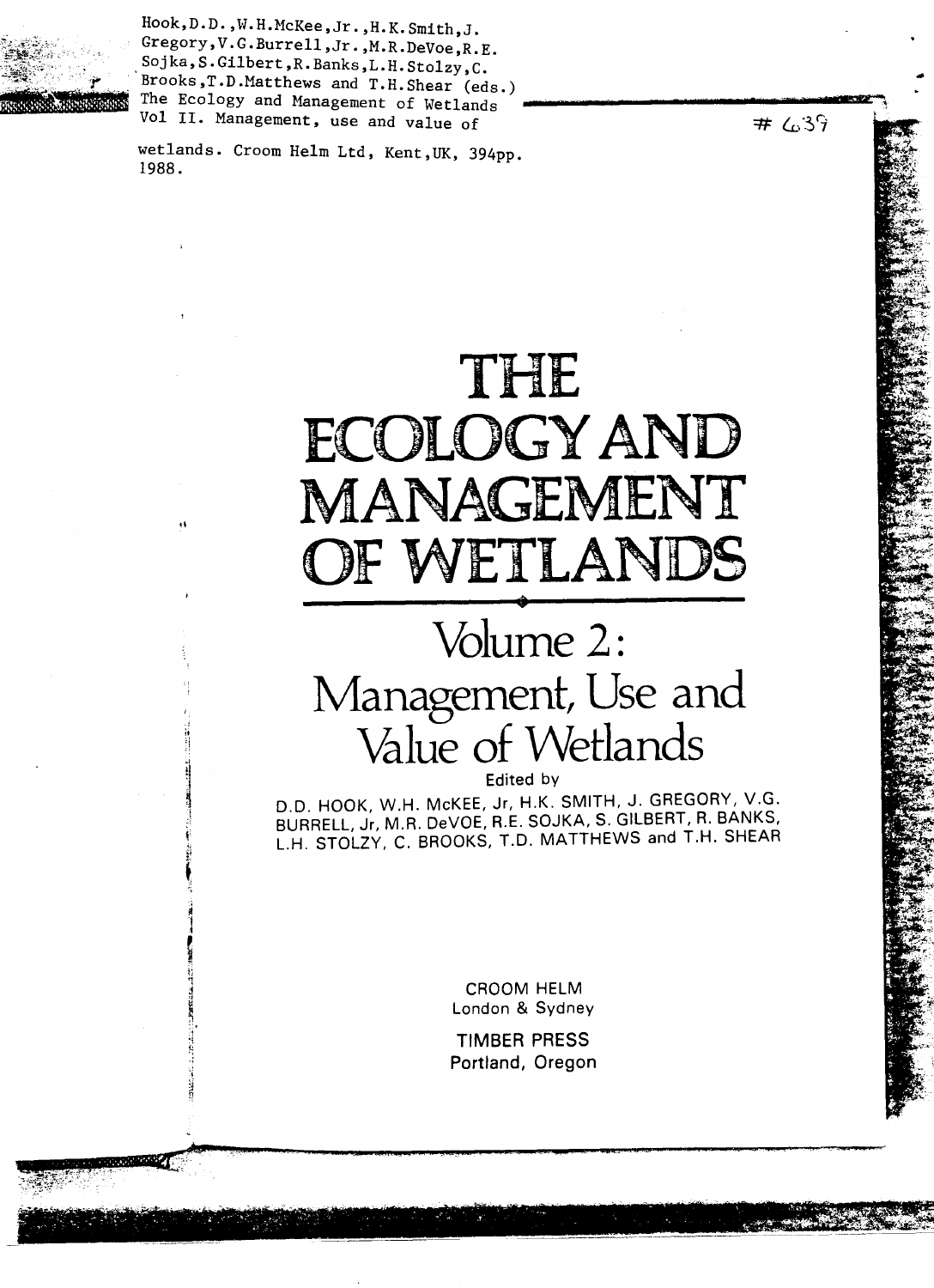Chapter Thirty-two

A COMPUTER-BASED PLANT/SOIL-AERATION BIBLIOGRAPHY

R.E. Sojka and W.J. Buescher

# INTRODUCTION

284

Numerous reviews of the general topic of plant and soil aeration have appeared in the past generation. Two comprehensive recent examples are Kozlowski (1984) and Glinaki and Stepniewski (1985). Each is excellently documented and thoroughly covers its subject matter, though perhaps from somewhat divergent perspectives. As might be expected the source of citations contained in each volume's bibliography largely reflects the geographical orientation and principal area of expertise of the contributors. In each case, undoubtedly, the authors compiled large collections of reprints and second-source citations which were summarized and synthesized into reviews. In the process, the authors characterized the citations of which they were aware, eliminated some of these from final use in the reviews, and probably missed some citations in the literature.

The nature of review writing, until only recently, has demanded that these efforts be largely individual, uncoordinated, tedious, and transitory (the work of collecting and compiling the information is usually lost with the author's shift of interest, retirement, or other activity-influencing career changes). Occasionally such a bibliography may be handed down from major professor to student. Even in these cases, however, the bibliographies are not widely available.

The advent of computer-based information storage and retrieval has created new opportunities. Commercial literature retrieval services exist that scan organized data bases (e.g. SCI SEARCH<sup>\*</sup> and DIALOG). Even with the continued expansion of the data bases of these systems they have certain shortcomings. For the unfamiliar users of these systems there is usually difficulty in limiting the searches sufficiently to retrieve only desired citations without excluding elusive citations that may be unconventionally

titled or that may not contain certain specific keywords needed to retrieve the desired citations. Commercial literature retrieval can also prove to be expensive for some users, particularly if a comprehensive retrospective search is desired.

If a subject matter area were sufficiently limited In scope it could be possible for a few interested researchers cooperatively to compile a highly comprehensive listing of the relevant literature. A familiar example of such effort was the compilation of a bibliography on the topic of <sup>15</sup>N by Hauck and Bystrom (1970). Their bibliography, published as a book, provided an excellent fixed resource, but one which lacked the capacity to grow or be manipulated. The advent of powerful microcomputers and inexpensive data-base software now enables the compilation of highly specific manipulable bibliographies. These bibliographies offer the advantage of being indexed by author, date, keywords, etc., of being sorted by subcategories, and of being copied and shared in a compact format (e.g. on floppy disk, tape, EPROM), and easily updated and expanded.

# METHODS

٠

The authors have used a commercially available bibliographic program (REF 11) from DG Systems, Hartford, CT, to compile a comprehensive bibliography of soil-aeration related literature. The software is compatible with most mini and mainframe computers and several personal computers. The software is available for IBM-PC/ XT/AT, MS-DOS, CP/M 80, *RT-11,* TSX-Plus, RSX-11, P/OS, and VAX/VMS operating systems. The authors used it on a VAX-11/750 where the REF-11 used about 75 K-bytes of space for the execution and format files, plus about 300 K-bytes of storage for the 1,650 references themselves. Output of the references can be in the VAX/VMS operating system or in ASCII code, indexing the various fields of information with codes such as 'AUTHOR=NAME YEAR=1986 TITLE=...' This format uses about 1 megabyte of storage for the 1,650 references. As of this writing approximately 1,650 titles have been entered and categorized according to 34 topic areas. Each title can be classified by as many as eight topics simultaneously. Subsets can be extracted by using combinations of topics, dates, or authors. An especially attractive aspect of this particular software is a comment page attached to each title which the librarian may use to enter the abstract and/or to record pertinent notes regarding each article for later recall and use.

The keywords used to categorize the plant/soil-aeration bibliography have come about somewhat arbitrarily and reflect the authors' research interests. In the course of compiling the first draft of the bibliography it hes become clear that some concepts were not adequately categorized or were not sufficiently specific. Some other categories were not created and may have to be established at a later date; for example, the category of 'reviews' was not specifically delineated. Below is an alphabetical listing of the first 34 topic keywords and their approximate conceptual definitions (numbers In parentheses are number of entries so categorized).

2000年5月

 $\frac{1}{\sqrt{2}}$ 

こののことを見る

 $\mathbf{\hat{f}}_1$ 

有一个人的

<sup>•</sup> Mention of a trademark, proprietary product, or vendor does not constitute a guarantee or warranty of the product by the US Dept. of Agriculture nor its approval to the exclusion of other products or vendors that may also be suitable.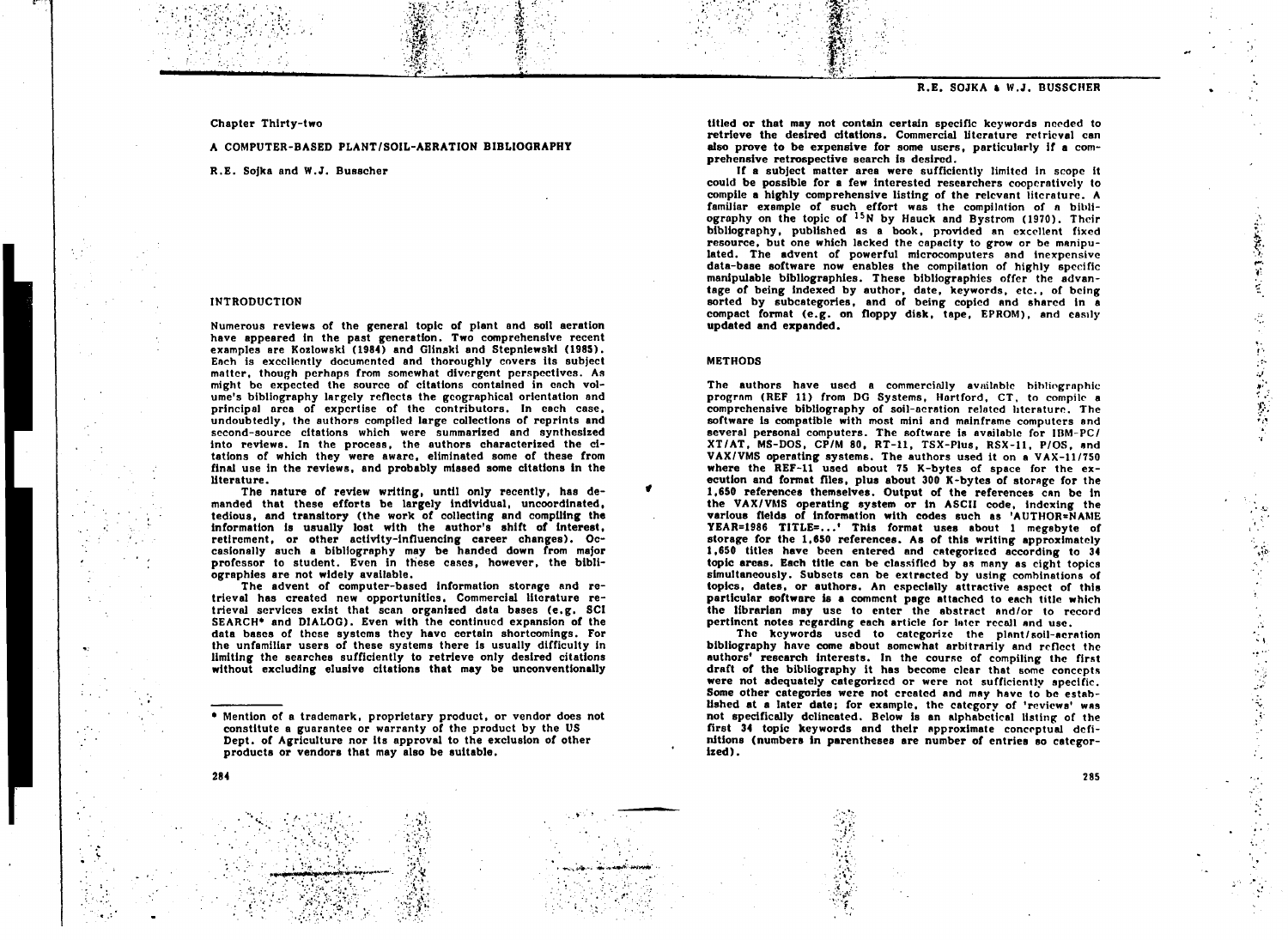# WATER MANAGEMENT ON LANDS NEAR WETLANDS

#### **INDEX** TO KEYWORDS

- 1. Number (985) indicates second-source entries for which the authors have no reprint. As such, the additional keywords were derived from titles only, and may be incomplete or partially inaccurate.
- 2. Biochemistry (133) describes papers that report the effects of plant/soil-aeration on the concentrations of various biochemicals found in plant tissue or soil and the effects on plants.
- 3. CO2 (129) describes papers that deal with carbon dioxide in the three-phase soil system and its relationship to plant/soilaeration phenomena.
- 4. Compaction (60) describes papers that report interactions between plant/soil-aeration and variations in soil bulk density, soil strength, or crusting.
- 5. Diffusion (154) describes papers that deal with the fundamental diffusive properties of the three-phase soil system, particularly related to gases, and their relationship to phenomena observed in conjunction with changes in plant/soil-aeration.
- Disease (31) describes papers that report interactions of plant disease, including nematodes, with plant/soil-aeration.
- 7. Ethanol (40) describes papers that report the effects of plant/soil-aeration on the concentrations of ethanol found in plant tissue or soil.
- 8. Ethylene (135) describes papers dealing with soil or plant ethylene resulting from poor soil aeration or flooding, or ethylene related phenomena that relate to syndromes symptomatic of poor plant/soil-aeration.
- 9. Flooding (541) describes papers which deal predominantly with experimental results from systems which were waterlogged or inundated or which were designed primarily to explain or deal with phenomena deriving from such conditions.
- 10. Hormones (48) describes papers that report the effects of varying plant/soil-aeration on specific plant biochemical compounds, particularly plant hormones. Ethylene research is so abundant in the literature that it has its own keyword.
- 11. Light (23) describes papers reporting interactions between plant/soil-aeration and light intensity or quality on plant response.
- 12. Metabolism (141) describes papers that report the influence of plant/soil-aeration on plant metabolic function and biochemical pathways, including the chemistry and physiology of photosynthesis.
- 13. Method (179) describes papers that present new techniques, laboratory procedures, instrumentation, or analytical methods related to plant/soil-aeration. Some mathematical methods are Included.
- 14. Microbiology (154) describes papers that report the effects of plant/soil-aeration on the ecology and performance of soil micro-organisms.
- 15. Model (31) describes papers that deal significantly with conceptual, mathematical, or computer models of plant/soilaeration related phenomena.

**R.E.** SOJKA a W.J. BUSSCHER

- 16. N2 fixation (82) describes papers reporting the effects of variation in plant/soil-aeration on nitrogen fixation related phenomena.
- 17. Nutr .ion (324) describes papers presenting plant nutrient analyses as affected by soil oxygen. Some papers dealing with soil nutrient transformations and soil fertility are also included.
- 18. ODR (150) describes papers in which the diffusion rate of oxygen in soil is measured by any one of several methods, or in which diffusion rates are calculated indirectly or otherwise inferred.
- 19. pH (33) describes papers reporting interactions between plant/soil-aeration and soil pll.
- 20. Redox (127) describes papers in which oxygen-reduction potential (E<sub>h</sub>) is considered.
- 21. Respiration (200) describes papers dealing with the consumption of soil oxygen by roots and other soil organisms and the effect on and by plant/soil-aeration factors. This category includes consideration of mitochondrial phenomena.
- 22. Root porosity (107) describes papers dealing with aerenchyma or anoxically derived air spaces in root tissue.
- Rhizobium (12) describes papers that deal quantitatively or qualitatively with interactions between variations in plant/soilaeration and rhizobial ecology, physiology, or metabolism.
- 24. Roots (376) describes papers in which some general aspect of root growth or physiology is considered as it relates to plant/soil-aeration.
- 25. Salinity (29) describes papers that include the interactive effects of varying salinity levels with poor plant/soil-aeration. In some instances papers are included from salt-affected environments where salinity is not a variable.
- 26. Soil Oxygen (654) is a general category for papers which deal with plant/soil-aeration in a general manner not specifically described by the remaining keywords.
- 27. Soil water content (270) describes papers that deal with plant/soil-aeration related phenomena as affected by differing soil water contents, particularly between approximately field capacity and saturation.
- 28. Soil water stress (67) describes papers which report plant responses to soil anoxia or flooding which mimic plant response to soil water stress, particularly reductions in plant water potentials and turgor pressure.
- 29. Stomata (113) describes papers that report observations of closure of stomata, or observations of transpiration or water use as affected by variations in plant/soil-aeration.
- 30. Temperature (88) describes papers reporting interactions between plant/soil-aeration and soil or ambient temperature on plant response or on soil oxygen availability.
- 31. Tillage (18) describes papers that report interactions between plant/soil-aeration and variations in soil tillage practices.
- 32. Water table (48) describes papers which deal with soil or plant phenomena affected by saturation to within a specified depth below the soil surface.

<sup>287</sup> 286

1992年1月48日

教学系在教育

 $\mathbf{R}$ 

 $\mathbf{r}_\mathrm{c}$  .

医多种病毒的 医阿尔伯氏